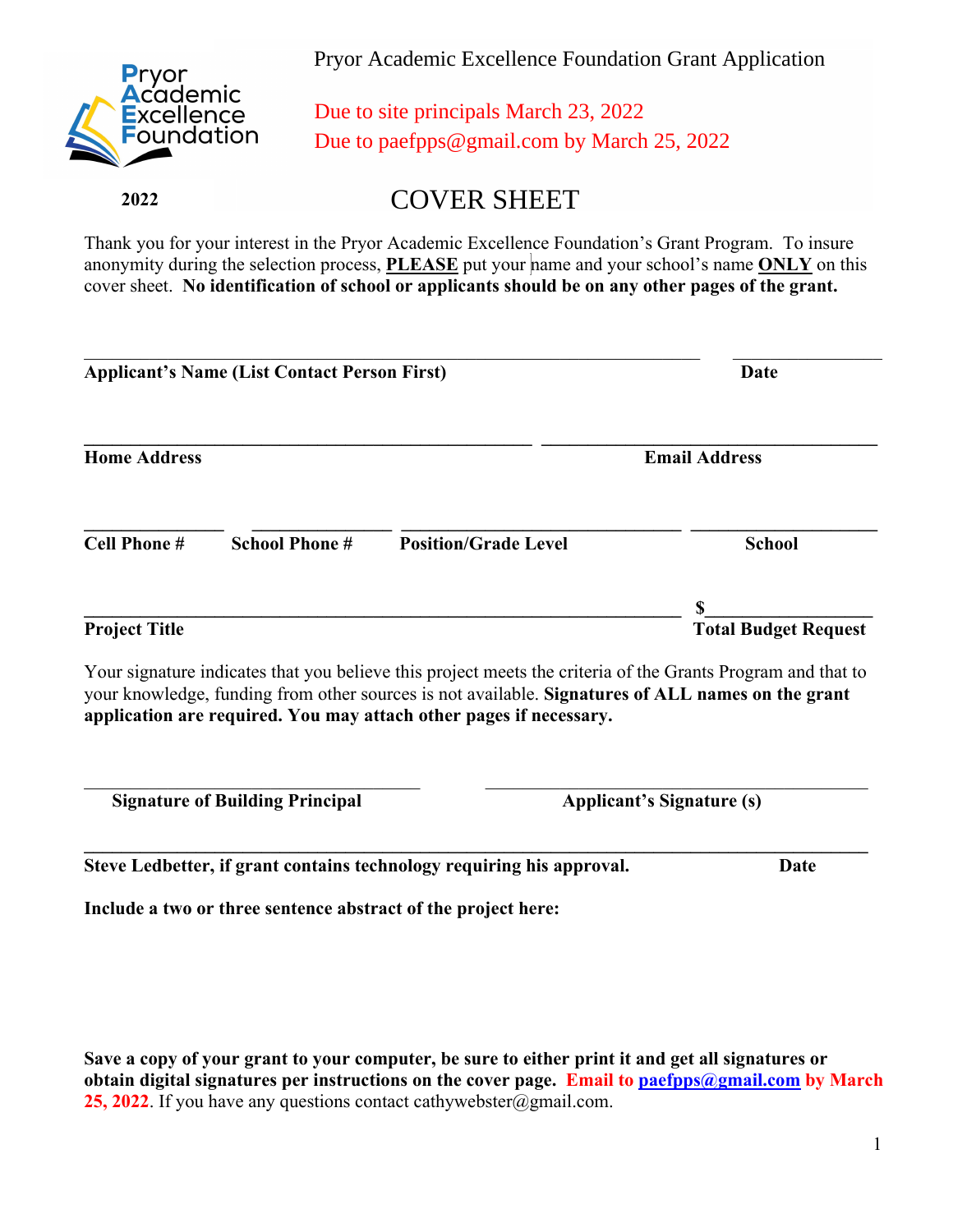

## **Pryor Academic Excellence Foundation Grant Application Form**

**Due Mar. 25, 2022 to paefpps@gmail.com** 

**Title Page** 

 **2022**

**Project Title** 

This is your project title page. **Please fill in all requested information as concisely as possible, assuming that the PAEF Allocations members have no prior knowledge of education acronyms, processes or procedures. Include examples (images, items, and so forth) if needed to represent your request. Do NOT identify your school site anywhere but on the Front Cover Sheet. You may attach other pages if necessary.** 

 $\mathcal{L}_\mathcal{L} = \{ \mathcal{L}_\mathcal{L} = \{ \mathcal{L}_\mathcal{L} = \{ \mathcal{L}_\mathcal{L} = \{ \mathcal{L}_\mathcal{L} = \{ \mathcal{L}_\mathcal{L} = \{ \mathcal{L}_\mathcal{L} = \{ \mathcal{L}_\mathcal{L} = \{ \mathcal{L}_\mathcal{L} = \{ \mathcal{L}_\mathcal{L} = \{ \mathcal{L}_\mathcal{L} = \{ \mathcal{L}_\mathcal{L} = \{ \mathcal{L}_\mathcal{L} = \{ \mathcal{L}_\mathcal{L} = \{ \mathcal{L}_\mathcal{$ 

**1. What major need does this project address:** 

**2. Describe your project (What are your objectives? What materials will you need? What methods will be used?). What will this project accomplish? Give us an example of how it will be used if necessary.**